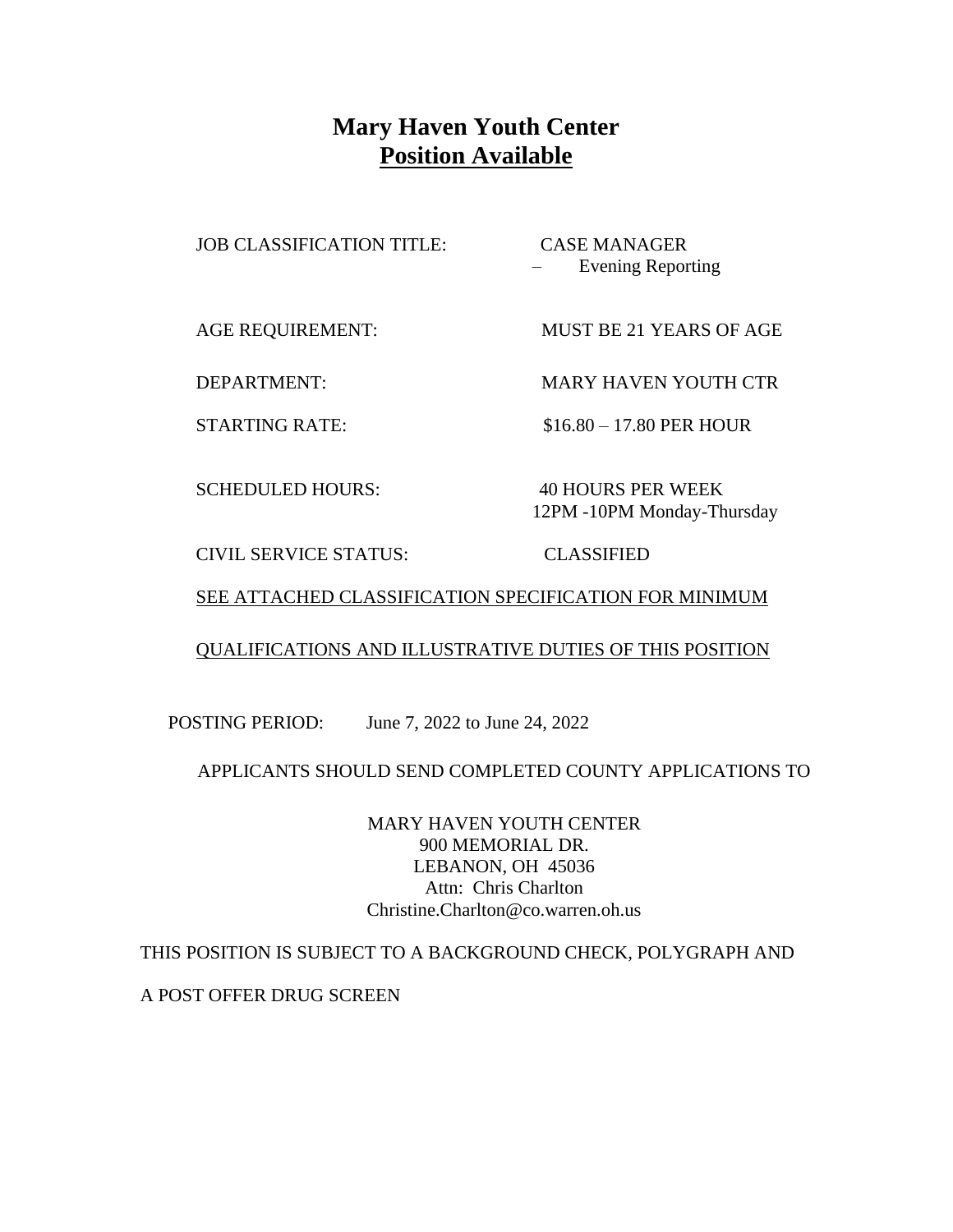### **Mary Haven Youth Center Position Description**

#### Position Title: **Case Manager – Evening Reporting**

| Department: | Mary Haven Youth Center                   | <b>FLSA Status:</b>                 | Non-exempt |
|-------------|-------------------------------------------|-------------------------------------|------------|
|             | Reports To: Program Coordinator           | Civil Service Status: Classified    |            |
|             | Starting Salary: \$16.80-\$17.80 per hour | <b>Employment Status:</b> Full Time |            |

#### **Job Responsibilities:**

Provide services and transportation for youth involved in the Court's Evening Reporting Program. Services include a range of individual case management, group facilitation, supervision of meals and recreational activities. Staff will be required to work a hybrid shift,  $12 PM - 10 PM$  (4 days per week, Monday - Thursday) to accommodate the evening reporting hours of 3PM – 8PM.

#### **Qualifications:**

High school diploma or equivalent with verifiable experience working with juveniles, experience working in a correctional group or group home setting, course work relating to criminal justice, social work, or other related fields. Must be 21 years of age at time of appointment. Must pass pre-employment drug screen, background check and polygraph examination.

 Preferred: Bachelor's Degree in Social Work or a related field. Experience in providing treatment services to adolescents and their families, preferably in a correctional/residential/ group home setting.

 Candidates do not have to meet the exact qualifications stated above but must have similar education and experience.

#### **Licensure and Certification Requirement:**

Licensed Social Worker/Professional Counselor (preferred) Valid Ohio Driver's License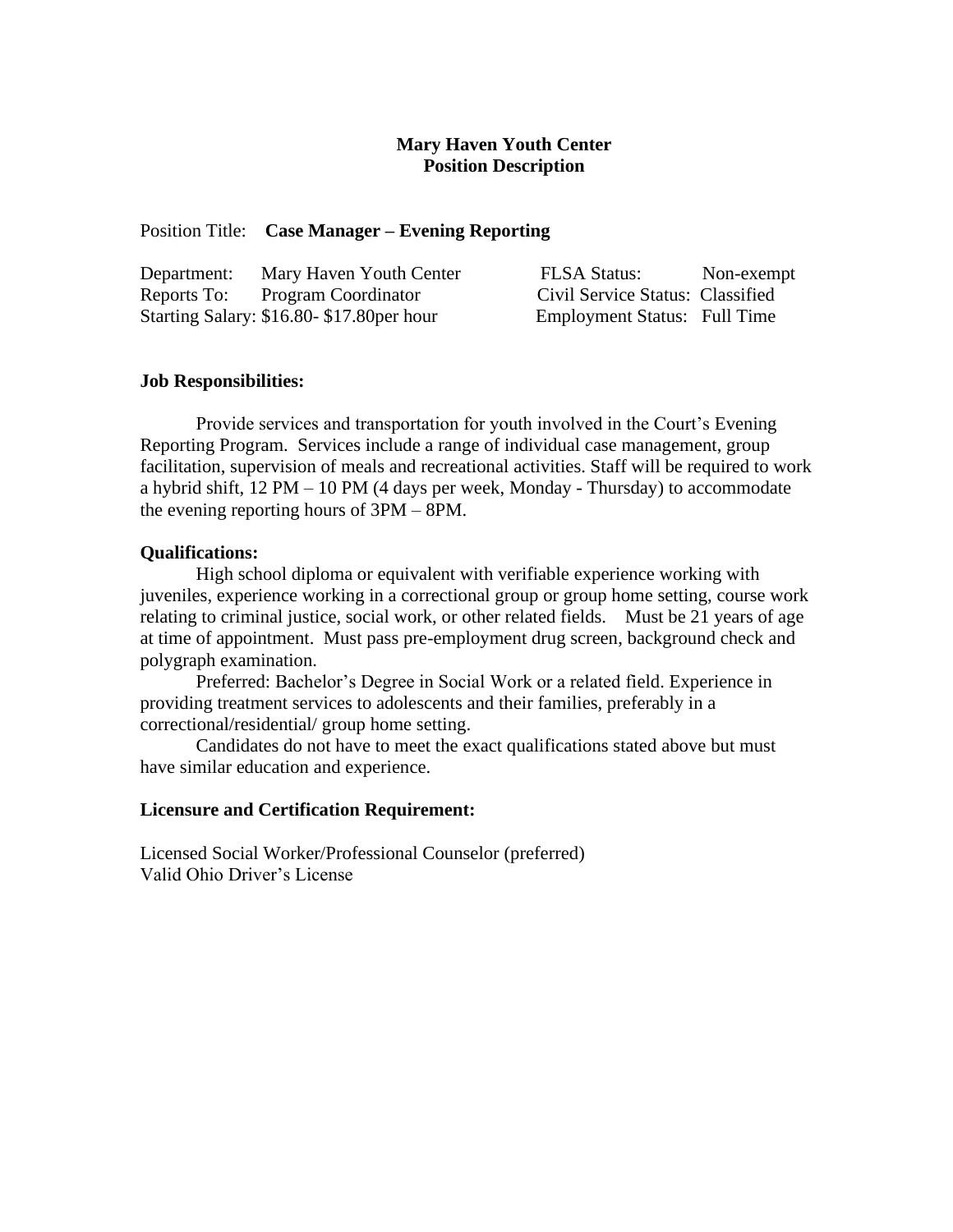#### **Essential Functions:**

- 45% Plan and provide group counseling and psychoeducation to youth involved with the Court's evening reporting program, including crisis interventions when necessary. Conduct weekly individual meetings with each youth and conduct daily treatment group sessions. Group interventions include, but not limited to skill-building, drug and alcohol education, corrective thinking, anger management and gender-specific programming.
- 25% Provide transportation to and from evening reporting program. Monitor behavior of youth involved and provide appropriate supervision and security for transports and on-site activities, to include meal and recreational activities.
- 10% Perform necessary case management services, including but not limited to consultation with parents, arranging transportation, contacts with other agencies and/or resources, referrals for mental health services, Children Services investigations/involvement, schools, Aftercare, probation, etc., and if necessary, referrals for ongoing care.
- 10% Ensure that paperwork for client files is completed and up to date. This includes individual and group counseling notes. Also include monthly summaries for the Judge and Magistrates, treatment plans and updates, additional court reports as requested and maintaining the general order of the file.
- 5% Complete daily progress sheets to reflect behavior and participation in programming. Communicate important issues to administrative and probation staff.
- 5% Performs additional duties or functions as requested by the Clinical Director or Superintendent of Mary Haven.

Maintains required certificates/licenses and required training hours.

Demonstrates regular and predictable attendance

Maintains required physical and mental condition to perform duties

Maintains appropriate working relationships with Mary Haven, JDC and Court staff

### **Positions Supervised:**

N/A